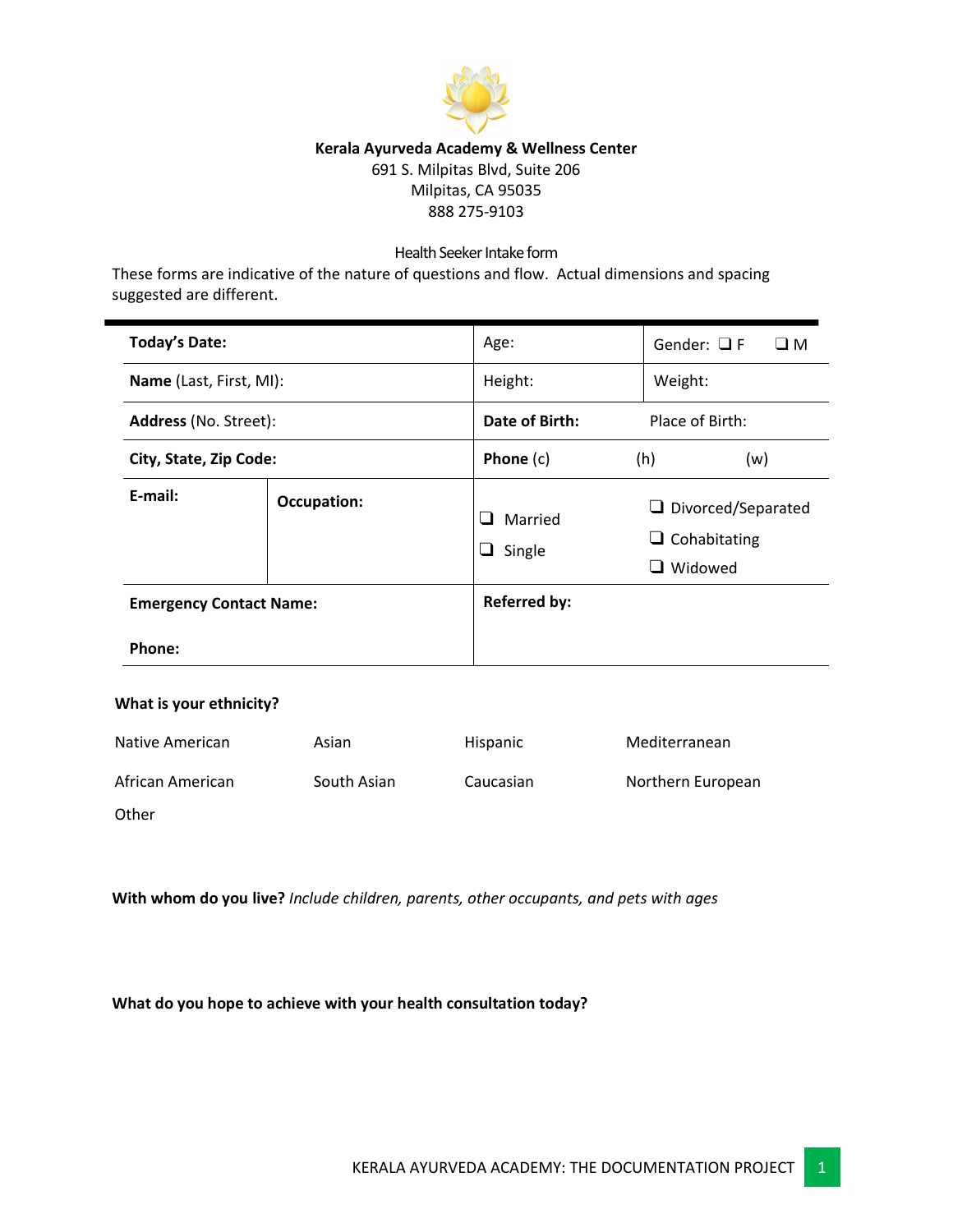### **Main problem(s) you would like help with**

| .<br>Describe problem | Start date   Mild/Moderate/Severe | <b>Attempted treatment and</b><br>response |
|-----------------------|-----------------------------------|--------------------------------------------|
|                       |                                   |                                            |
|                       |                                   |                                            |
|                       |                                   |                                            |
|                       |                                   |                                            |
|                       |                                   |                                            |
|                       |                                   |                                            |
|                       |                                   |                                            |

 *Mild – some discomfort, Moderate – creates much trouble, but can continue regular activities, severe – restricts your daily routine*

## **Are you diagnosed with any medical conditions?**

| <b>Conditions</b> | <b>Start date</b> | <b>Control status</b> | Treating physician,<br>affiliation |
|-------------------|-------------------|-----------------------|------------------------------------|
|                   |                   |                       |                                    |
|                   |                   |                       |                                    |
|                   |                   |                       |                                    |

### **Are you taking any prescription medications?**

| <b>Medication Name</b> | <b>Start date</b> | <b>Dosage</b> | <b>Prescribed by</b> |
|------------------------|-------------------|---------------|----------------------|
|                        |                   |               |                      |
|                        |                   |               |                      |
|                        |                   |               |                      |

## **Are you taking any herbal or alternative medicine?**

| Name | <b>Start date</b> | <b>Dosage</b> | <b>Prescribed by</b> |
|------|-------------------|---------------|----------------------|
|      |                   |               |                      |
|      |                   |               |                      |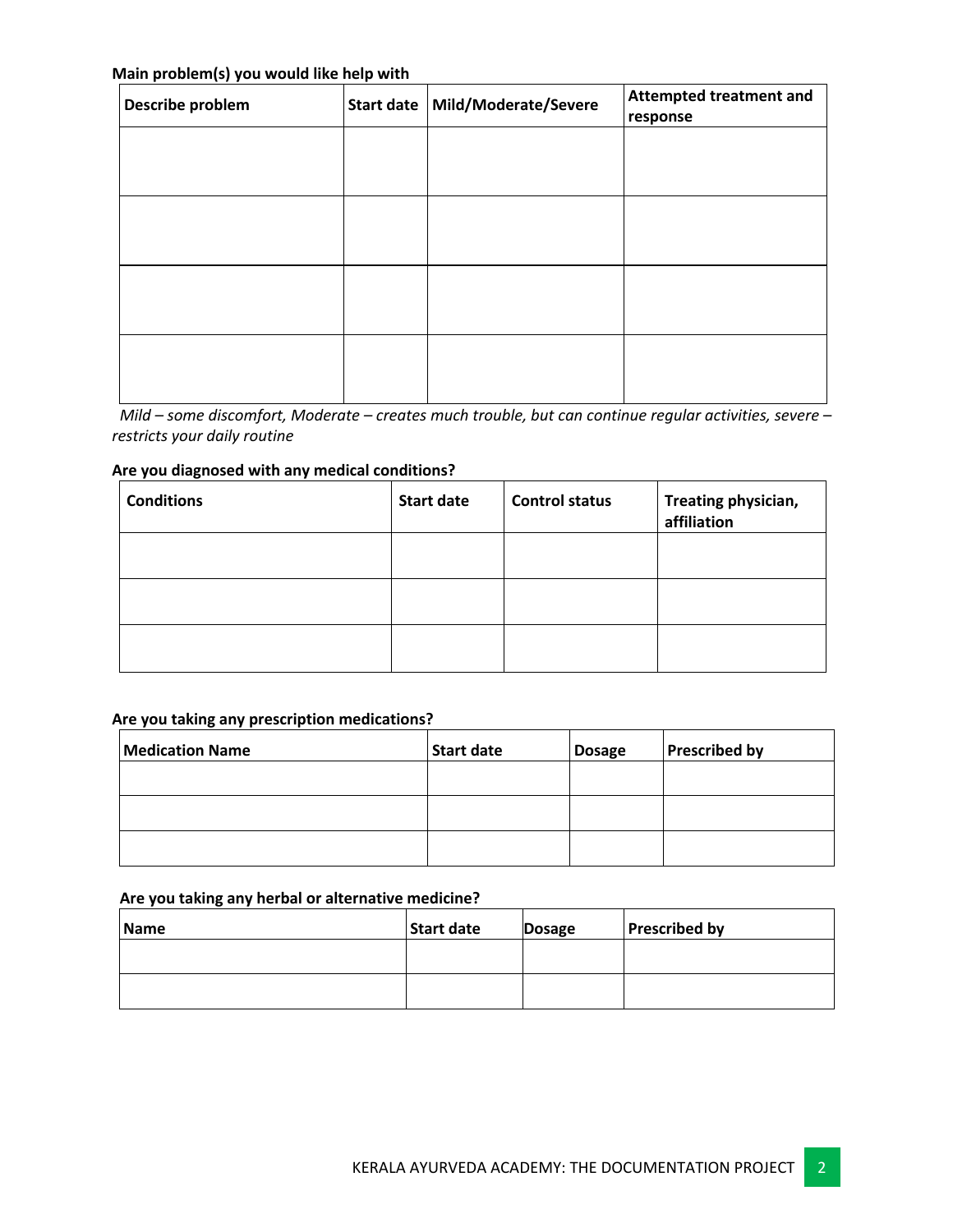### **Are you taking any vitamins or nutritional supplements?**

| Name with dose of main ingredients | <b>Start date</b> | <b>Regularity</b> | Given by |
|------------------------------------|-------------------|-------------------|----------|
|                                    |                   |                   |          |
|                                    |                   |                   |          |
|                                    |                   |                   |          |
|                                    |                   |                   |          |

 *e.g., One a Day, Centrum, other vitamins*

**Family History** *Fill only the positive yes as 'Y' or a tick mark*

|                       | <b>Father</b> | <b>Mother</b> | <b>Brother(s)</b> | Sister(s) | <b>PGM</b> | <b>PGF</b> | <b>MGM</b>      | <b>MGF</b> |
|-----------------------|---------------|---------------|-------------------|-----------|------------|------------|-----------------|------------|
| <b>Diabetes</b>       |               |               |                   |           |            |            |                 |            |
| Hypertension          |               |               |                   |           |            |            |                 |            |
| <b>Heart Disease</b>  |               |               |                   |           |            |            |                 |            |
| Stroke                |               |               |                   |           |            |            |                 |            |
| Asthma                |               |               |                   |           |            |            |                 |            |
| Cancer (type)         |               |               |                   |           |            |            |                 |            |
| Hypothyroid           |               |               |                   |           |            |            |                 |            |
| Arthritis             |               |               |                   |           |            |            |                 |            |
| Other                 |               |               |                   |           |            |            |                 |            |
| If not living, age of |               |               |                   |           |            |            |                 |            |
| and cause of death    | $\sim$ $\sim$ |               | $\cdot$ $\cdot$   |           |            |            | $\cdot$ $\cdot$ |            |

*PGM, PGF = Paternal grandmother, grandfather; MGM, MGF =maternal grandmother, grandfather*

## **Were there any diseases that you suffered from earlier?**

| <b>Disease</b> | <b>Start and end date</b> | Treatment - drugs, exercise, etc. |
|----------------|---------------------------|-----------------------------------|
|                |                           |                                   |
|                |                           |                                   |
|                |                           |                                   |

*Include major infections like typhoid, malaria, hepatitis*

#### **Have you had any kind of surgery or minor procedures performed on you?**

| <b>Procedure</b> | Date | Who and where was it performed |
|------------------|------|--------------------------------|
|                  |      |                                |
|                  |      |                                |

*Include any Panchakarma, Acupuncture and other treatments here as well*

#### **Please list any hospitalizations**

| Year | Condition | Procedure done |
|------|-----------|----------------|
|      |           |                |
|      |           |                |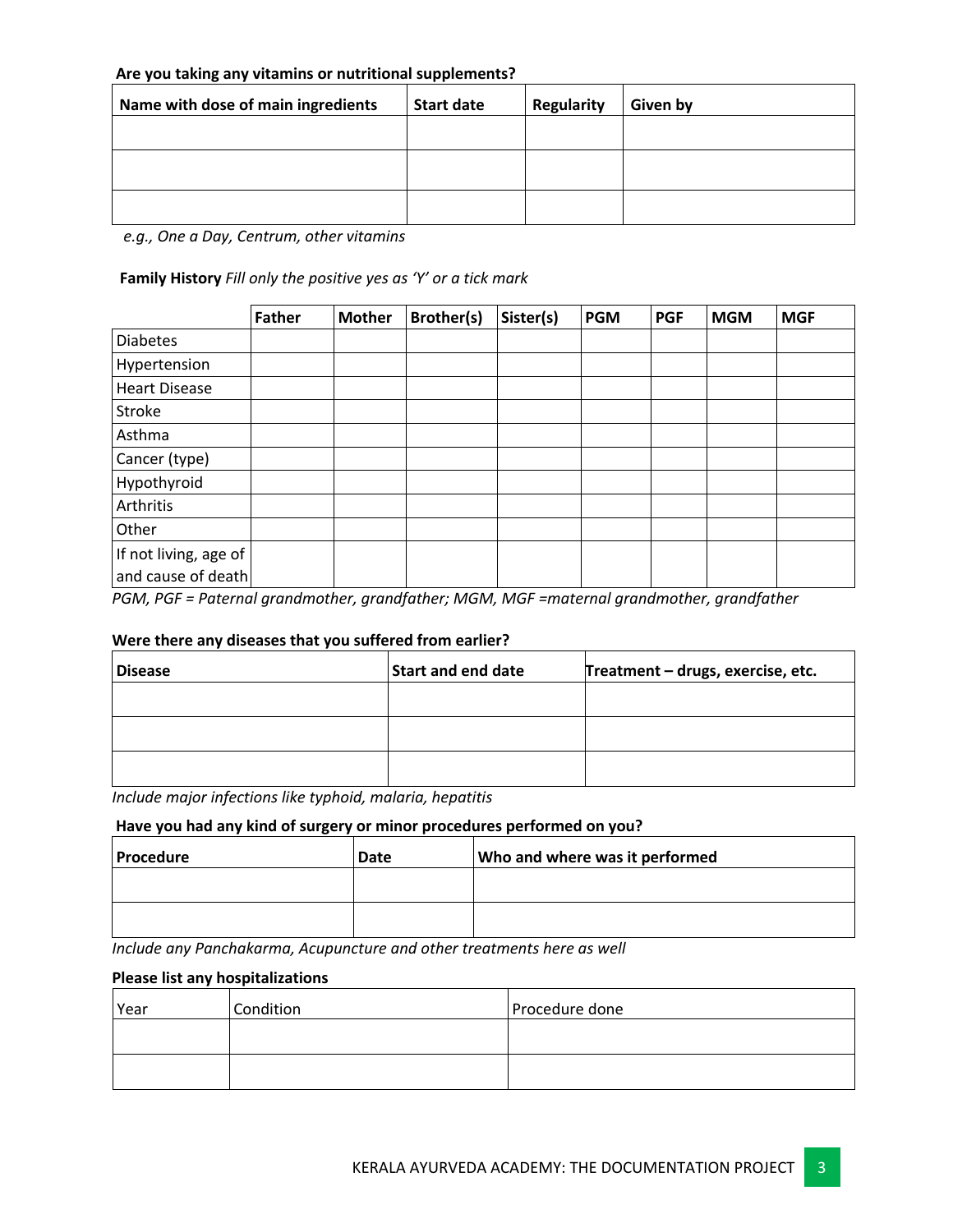### **How much do you physically move your body?**

| <b>Activity</b>                                            | <b>Intensity</b> | <b>Hours</b> | Days/ week | <b>Start date</b> |
|------------------------------------------------------------|------------------|--------------|------------|-------------------|
|                                                            |                  |              |            |                   |
|                                                            |                  |              |            |                   |
|                                                            |                  |              |            |                   |
| How often do you break a sweat with exercise? (times/week) |                  |              |            |                   |
| How many hours do you watch TV every week?                 |                  |              |            |                   |
| Do you watch TV, read or surf while eating meals?          |                  |              |            |                   |

**Do you connect with yourself? How and how often?** *Hobbies/music/ meditation/ community service etc.*

#### **On a scale of 1 to 10, please indicate for the past week:**

**How stressed you have been?** *0 – not at all, 10 extreme*

|  |  |  |  | 0 1 2 3 4 5 6 7 8 9 10 |  |
|--|--|--|--|------------------------|--|

**What is your energy level?** *0 – very poor, I can barely get through the day, 10 – excellent, I can domore!*

|  |  |  |  | 0 1 2 3 4 5 6 7 8 9 10 |  |
|--|--|--|--|------------------------|--|

#### **Rate on a scale of 0 to 10, how hungry do you feel at different meal times?**

*0 – not at all 1-3 – mildly hungry 4-7 moderately hungry, 8-9 – quite hungry 10 – very hungry!*

|  |  |  |  | 0 1 2 3 4 5 6 7 8 9 10 |  |
|--|--|--|--|------------------------|--|
|  |  |  |  |                        |  |

|            | Example | Morning   Mid-morning Lunch | Snack | Evening | Dinner | <b>Bedtime</b> |
|------------|---------|-----------------------------|-------|---------|--------|----------------|
| Time       | 11am    |                             |       |         |        |                |
| How hungry | 8       |                             |       |         |        |                |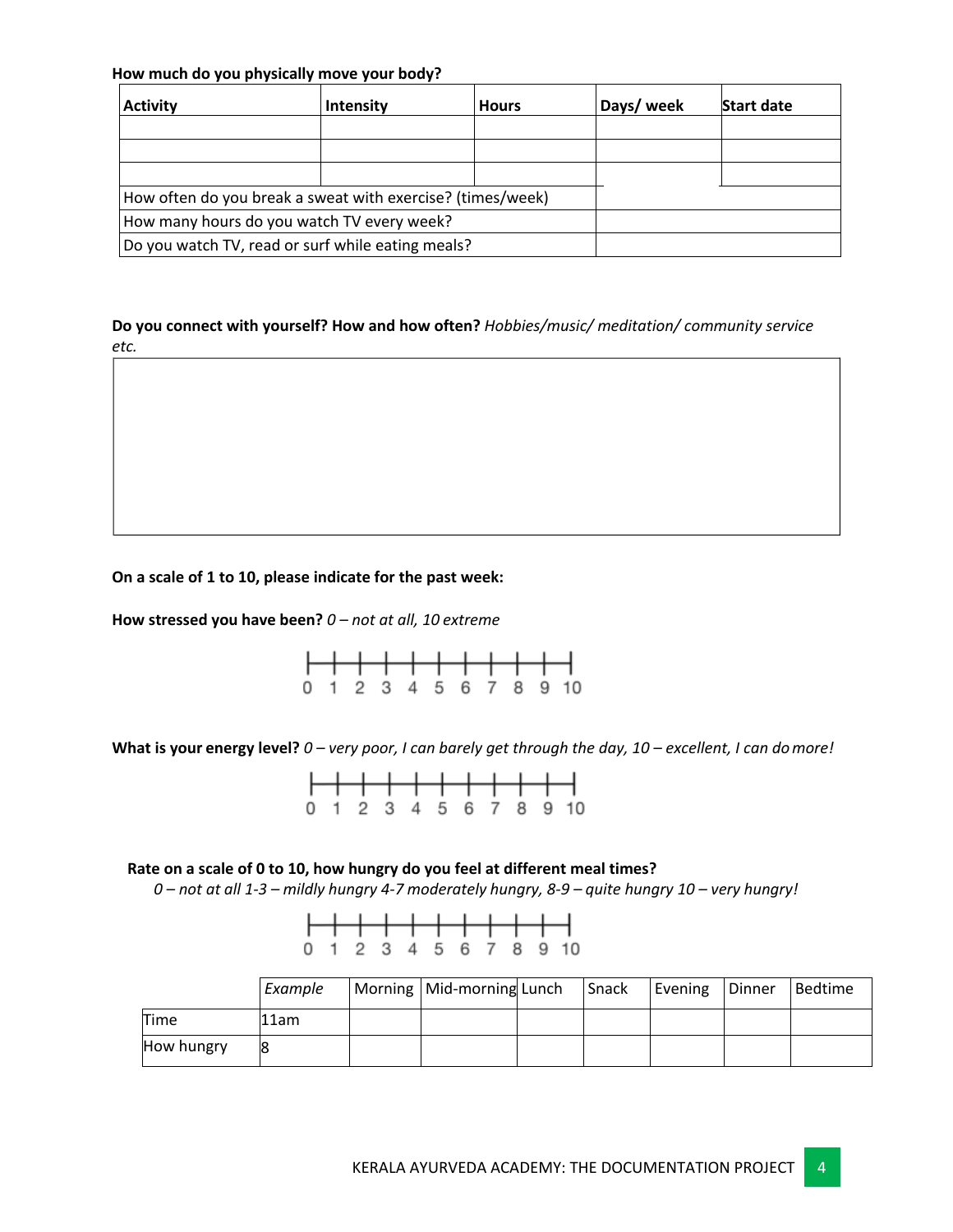## **Rate on a scale of 1-5 how the following applies**

|                                                                                            | Rate | If 3 or below, it<br><i>indicates</i> |
|--------------------------------------------------------------------------------------------|------|---------------------------------------|
| Is the above pattern mentioned irregular?                                                  |      | Vāta (Vishama)                        |
| Can you skip meals easily?                                                                 |      | Kapha/Āma (Manda)                     |
| Are you mostly always ready to eat $-$ whatever the time of the<br>day it maybe?           |      | Pitta (Tikshna)                       |
| If hunger is not gratified, do you feel uncomfortable or<br>irritable?                     |      | Pitta (Tikshna)/ (Vāta)               |
| Do you end up feeling fuller earlier than expected at the start<br>of a meal?              |      | Āma/Vāta<br>(Manda/Vishama)           |
| Are there times when even little quantity of food doesn't get<br>digested for a long time? |      | Āma (Manda)                           |
| Does your food get digested well on some days and<br>sometimes not?                        |      | Vāta (Vishama)                        |

### *If 1= Always, 2= Often, 3=Sometimes, 4=Rarely, 5=Never*

**Habits** *Please indicate usage: none, light, moderate, or heavy. Add comments where significant.*

|           | Heavy  | Moderate | Light | None   | Comments |
|-----------|--------|----------|-------|--------|----------|
| Alcohol   |        |          |       |        |          |
| Coffee    | $\Box$ | $\Box$   |       | □      |          |
| Tea       | Q      |          |       |        |          |
| Tobacco   |        |          |       |        |          |
| Marijuana |        | $\Box$   |       | $\Box$ |          |
| Other     | ᄀ      | ┙        |       |        |          |

### **Personal preference**

| Which weather do you prefer?                                                | Warm / cool/ both                           |
|-----------------------------------------------------------------------------|---------------------------------------------|
| Which extreme of weather are you unable to tolerate?   Hot / Cold / Neither |                                             |
| Which taste do you prefer?                                                  | Sweet/ Sour/ Salty/ Hot/ Bitter/ Astringent |
| How thirsty do you feel?                                                    | Often/ Moderate/ Not much                   |
| Do you sweat easily?                                                        | Often/ Not that much/ rarely                |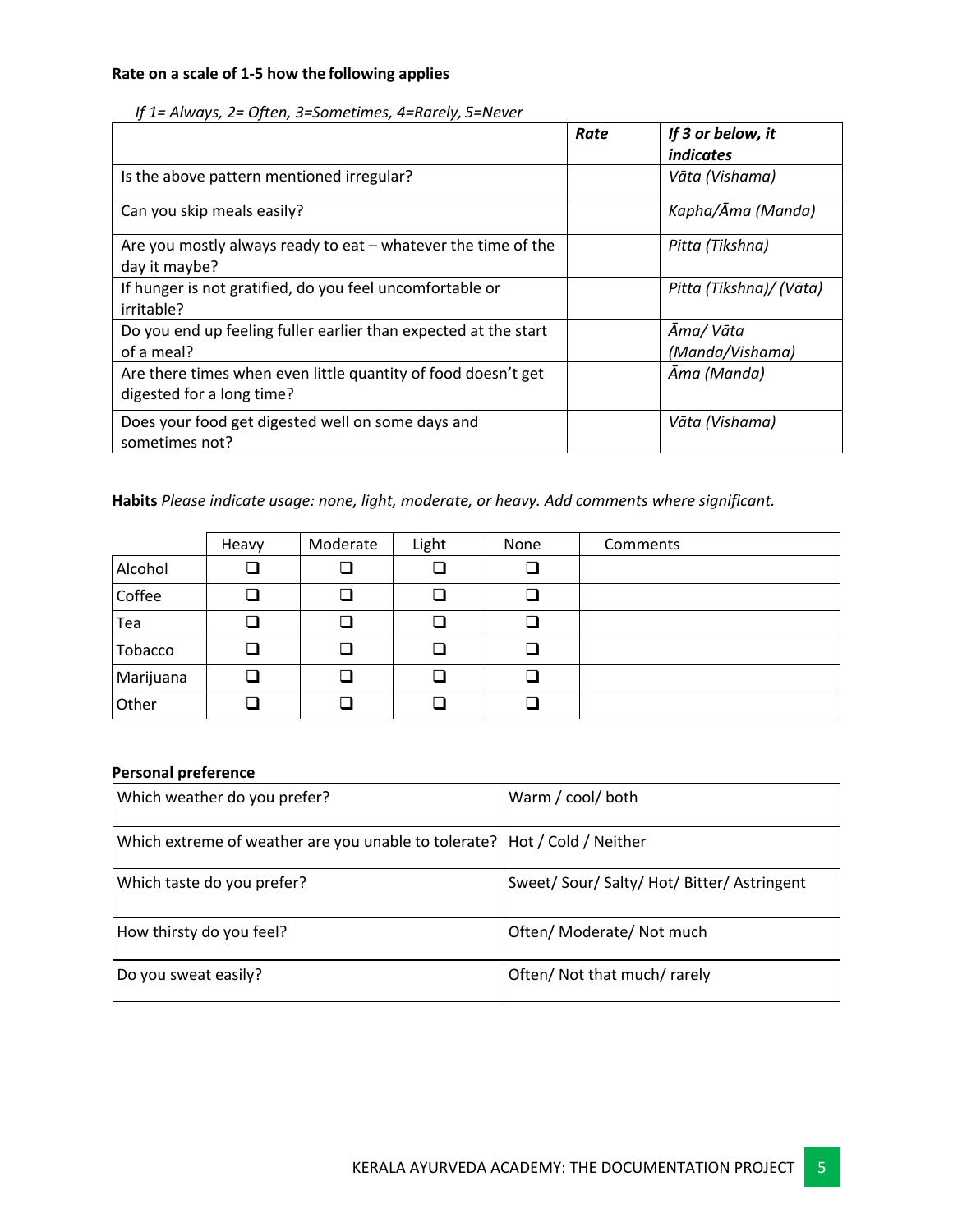# **Please indicate below any symptoms you have experienced in the last three months:**

## **General**

|                                                               | $\Box$ Poor appetite          |        |         | $\Box$ Weight gain         |   | $\Box$ Fevers |                                  | ⊔ |                   |   | Sudden energy drop        |  |
|---------------------------------------------------------------|-------------------------------|--------|---------|----------------------------|---|---------------|----------------------------------|---|-------------------|---|---------------------------|--|
|                                                               | $\Box$ Cravings               |        |         | $\Box$ Weight loss         |   |               | $\Box$ Chills                    |   | $\Box$            |   | Time(s) of day:           |  |
|                                                               | $\Box$ Change in appetite     |        |         | $\Box$ Poor sleep          | ш | Tremors       |                                  |   |                   |   |                           |  |
|                                                               | $\Box$ Peculiar tastes/smells |        |         | $\Box$ Fatigue             |   |               | $\Box$ Poor balance              |   |                   |   |                           |  |
|                                                               | $\Box$ Strong thirst – hot    |        |         | $\Box$ Night sweats        |   |               | $\Box$ Localized weakness        |   |                   |   |                           |  |
|                                                               | $\Box$ Strong thirst – cold   |        |         | $\Box$ Sweat easily        |   |               | $\Box$ Bleed/bruise easily       |   |                   |   |                           |  |
|                                                               | <b>Skin and Hair</b>          |        |         |                            |   |               |                                  |   |                   |   |                           |  |
| ⊔                                                             | Rashes                        | $\Box$ |         | Change in skin/hair $\Box$ |   |               | Recent moles                     |   | $\sqcup$          |   | Other skin/hair           |  |
| ❏                                                             | Skin tags                     |        | texture |                            | ❏ | Loss of hair  |                                  |   | problems:         |   |                           |  |
| $\sqcup$                                                      | Itching                       | ❏      | Hives   |                            | ❏ | Dandruff      |                                  |   |                   |   |                           |  |
|                                                               |                               | $\Box$ | Pimples |                            |   |               |                                  |   |                   |   |                           |  |
| Head                                                          |                               |        |         |                            |   |               |                                  |   |                   |   |                           |  |
| $\Box$                                                        | <b>Dizziness</b>              |        |         | $\Box$ Migraines           |   |               | $\Box$ Other head/neck problems: |   |                   |   |                           |  |
| ┙                                                             | Facial pain                   |        |         | □ Headaches                |   |               |                                  |   |                   |   |                           |  |
|                                                               | Eyes, Ears, Nose and Throat   |        |         |                            |   |               |                                  |   |                   |   |                           |  |
|                                                               | Glasses                       |        | ⊔       | <b>Blurry vision</b>       |   | ⊔             | Poor hearing                     |   |                   | ⊔ | Grinding teeth            |  |
|                                                               | Poor vision                   |        | ш       | Color blindness            |   | ⊔             | Earaches                         |   |                   | ⊔ | Recurrent sore throats    |  |
|                                                               | Cataracts                     |        | ⊔       | Eye pain                   |   | ❏             | Nose bleeds                      |   |                   | ⊔ | Sore on lips or tongue    |  |
| ⊔                                                             | Eye strain                    |        | ⊔       | Spots in vision            |   | ⊔             | Sinus problems                   |   |                   | ப | Jaw clicks                |  |
|                                                               | Night blindness               |        | u       | Ringing in ears            |   | ⊔             | Teeth problems                   |   |                   |   |                           |  |
|                                                               |                               |        |         |                            |   |               |                                  |   |                   |   |                           |  |
|                                                               | Cardiovascular                |        |         |                            |   |               |                                  |   |                   |   |                           |  |
|                                                               | Swelling of feet              |        |         | Chest pain                 |   |               | <b>Blood clots</b>               |   |                   |   | Other problems with heart |  |
|                                                               | Low blood pressure            |        |         | Fainting                   |   |               | Cold hands                       |   | or blood vessels: |   |                           |  |
|                                                               | Difficulty breathing          |        |         | <b>Dizziness</b>           |   |               | Swelling of hands                |   |                   |   |                           |  |
| Cold feet<br>Irregular heartbeat<br>Venous swelling<br>u<br>⊔ |                               |        |         |                            |   |               |                                  |   |                   |   |                           |  |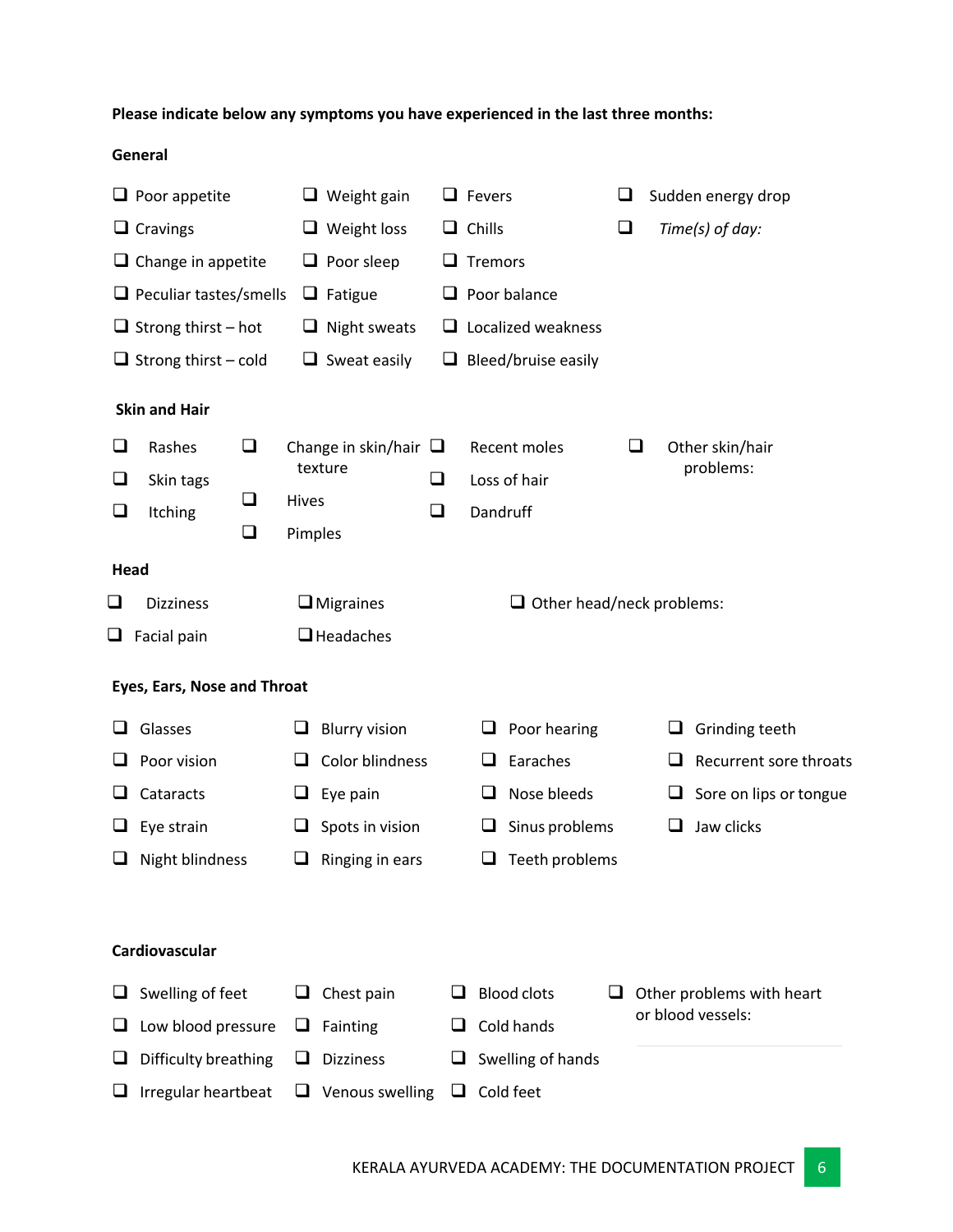# **Respiratory**

|        | Cough                                    | Pain with deep breath<br>Phlegm color:<br>⊔<br>⊔<br>Difficulty lying down |                          |                      |                                                        |                          |        |                         |                   | Other: |                                    |
|--------|------------------------------------------|---------------------------------------------------------------------------|--------------------------|----------------------|--------------------------------------------------------|--------------------------|--------|-------------------------|-------------------|--------|------------------------------------|
| ⊔      | Coughing blood                           | ⊔                                                                         |                          |                      |                                                        |                          |        |                         |                   |        |                                    |
|        | Musculoskeletal                          |                                                                           |                          |                      |                                                        |                          |        |                         |                   |        |                                    |
| ⊔      | Neck pain                                |                                                                           | $\overline{\phantom{0}}$ | Hand/wrist pain      |                                                        |                          | ⊔      |                         | Foot/ankle pain   |        |                                    |
| ⊔      | Back pain                                |                                                                           |                          | Hip pain             |                                                        |                          | ш      |                         | Other muscle pain |        |                                    |
| ⊔      | Shoulder pain                            |                                                                           | ⊔                        | Knee pain            |                                                        |                          | $\Box$ |                         | Muscle weakness   |        |                                    |
|        |                                          |                                                                           |                          |                      |                                                        |                          |        |                         |                   |        |                                    |
|        | Gastrointestinal<br>Nausea               | $\Box$                                                                    | Gas                      |                      |                                                        | <b>Blood in stools</b>   |        |                         |                   | ⊔      | Other problems                     |
| ⊔      | Vomiting                                 | Belching<br>└                                                             |                          |                      |                                                        | <b>Black stools</b><br>⊔ |        |                         |                   |        | with stomach or                    |
|        | Diarrhea                                 | Indigestion<br>Abdominal pain/cramps<br>⊔<br>┙                            |                          |                      |                                                        |                          |        |                         | intestines:       |        |                                    |
| ⊔      | Constipation                             | ш                                                                         |                          | <b>Bad breath</b>    | ப                                                      | Chronic laxative use     |        |                         |                   |        |                                    |
|        |                                          |                                                                           |                          |                      |                                                        |                          |        |                         |                   |        |                                    |
|        | Genito - Urinary                         |                                                                           |                          |                      |                                                        |                          |        |                         |                   |        |                                    |
|        |                                          |                                                                           |                          |                      |                                                        |                          |        |                         |                   |        |                                    |
| ❏      | Frequent<br>urination                    |                                                                           | ப                        |                      | Urgency to urinate                                     |                          |        | $\Box$<br>Kidney stones |                   |        | ⊔<br>Do you wake<br>up to urinate, |
| $\Box$ | Pain on urination                        |                                                                           | $\Box$                   | Unable to hold urine |                                                        |                          | $\Box$ |                         | Impotency         |        | how often?                         |
| ┙      | Blood in urine                           |                                                                           | $\Box$                   |                      | Decrease in flow<br>$\Box$<br>Excessive<br>sexual urge |                          |        |                         |                   |        |                                    |
|        |                                          |                                                                           |                          |                      |                                                        |                          |        |                         |                   |        |                                    |
|        |                                          |                                                                           |                          |                      |                                                        |                          |        |                         |                   |        |                                    |
|        | Neuropsychological                       |                                                                           |                          |                      |                                                        |                          |        |                         |                   |        |                                    |
| ❏      | Lack of coordination                     |                                                                           |                          | ❏                    |                                                        | Depression               |        | ❏                       | Seizures          |        | Other:<br>ш                        |
| $\Box$ | Easily susceptible to stress             |                                                                           |                          | $\Box$               |                                                        | <b>Bad temper</b>        |        | $\Box$                  | Concussion        |        |                                    |
| $\Box$ |                                          | Areas of numbness                                                         |                          |                      | Poor memory                                            |                          | ❏      | <b>Dizziness</b>        |                   |        |                                    |
| □      | <b>Treated for emotional</b><br>problems |                                                                           |                          |                      |                                                        | Anxiety                  |        | $\Box$                  | Loss of balance   |        |                                    |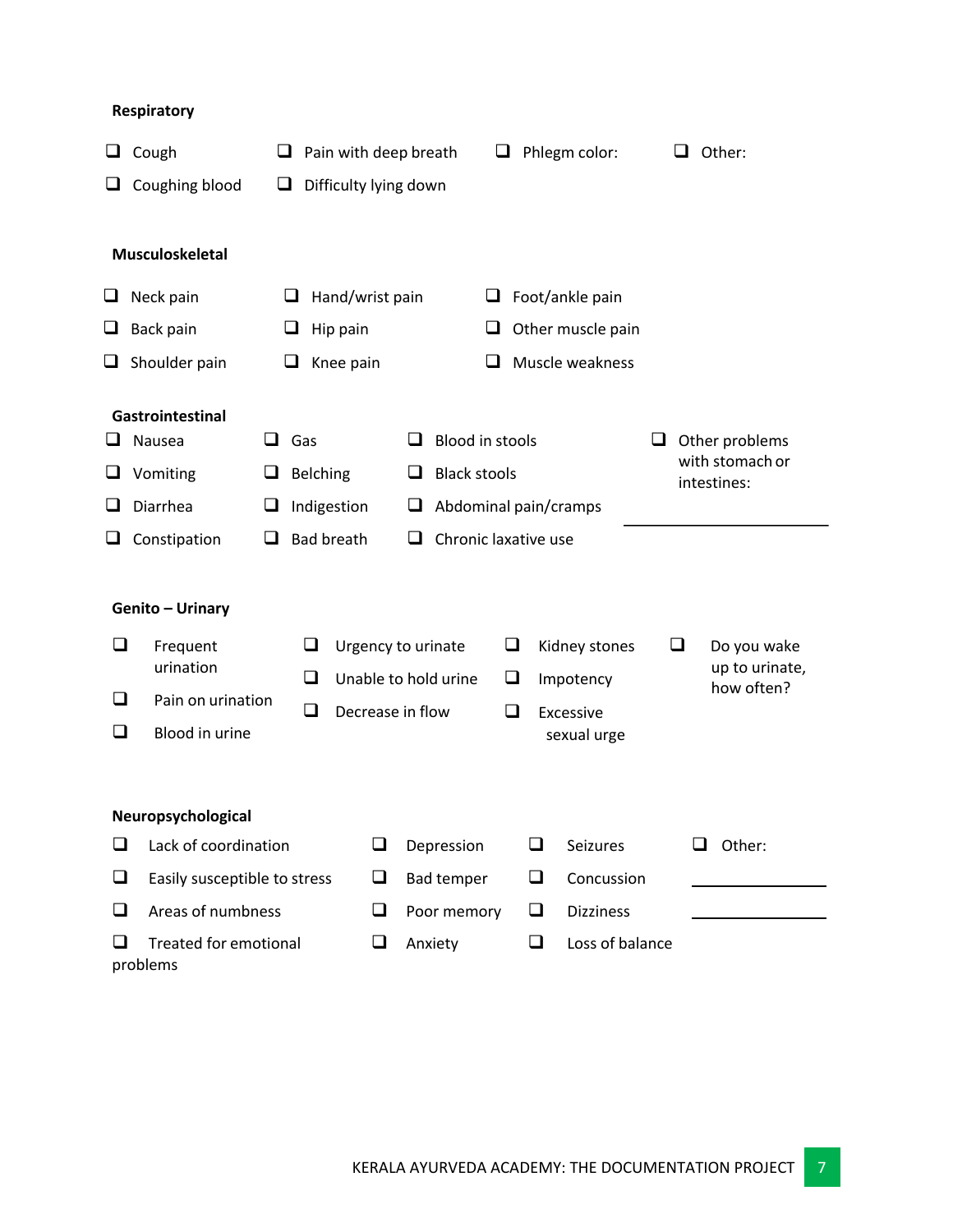### **Pregnancy and Gynecology**

light)

 $\Box$  Painful periods  $\Box$  Clots  $\Box$  Irregular periods  $\Box$  Vaginal discharge  $\Box$  Vaginal sores  $\Box$  Breast lumps  $\Box$  Premenstrual symptoms  $\Box$  Unusual character (heavy or  $\Box$  Use birth control *Type: How long:* **Q** No. of pregnancies: \_\_\_\_\_\_\_\_ q No. of births:  $\Box$  No. of premature births:  $\Box$ □ No. of miscarriages: \_\_\_\_\_\_\_  $\Box$  No. of abortions:  $\Box$  Age at first menses:  $\Box$  Date of last menses:  $\Box$  Menses duration:  $\Box$  Length of full cycle: □ Date of last PAP: \_\_\_\_\_\_\_\_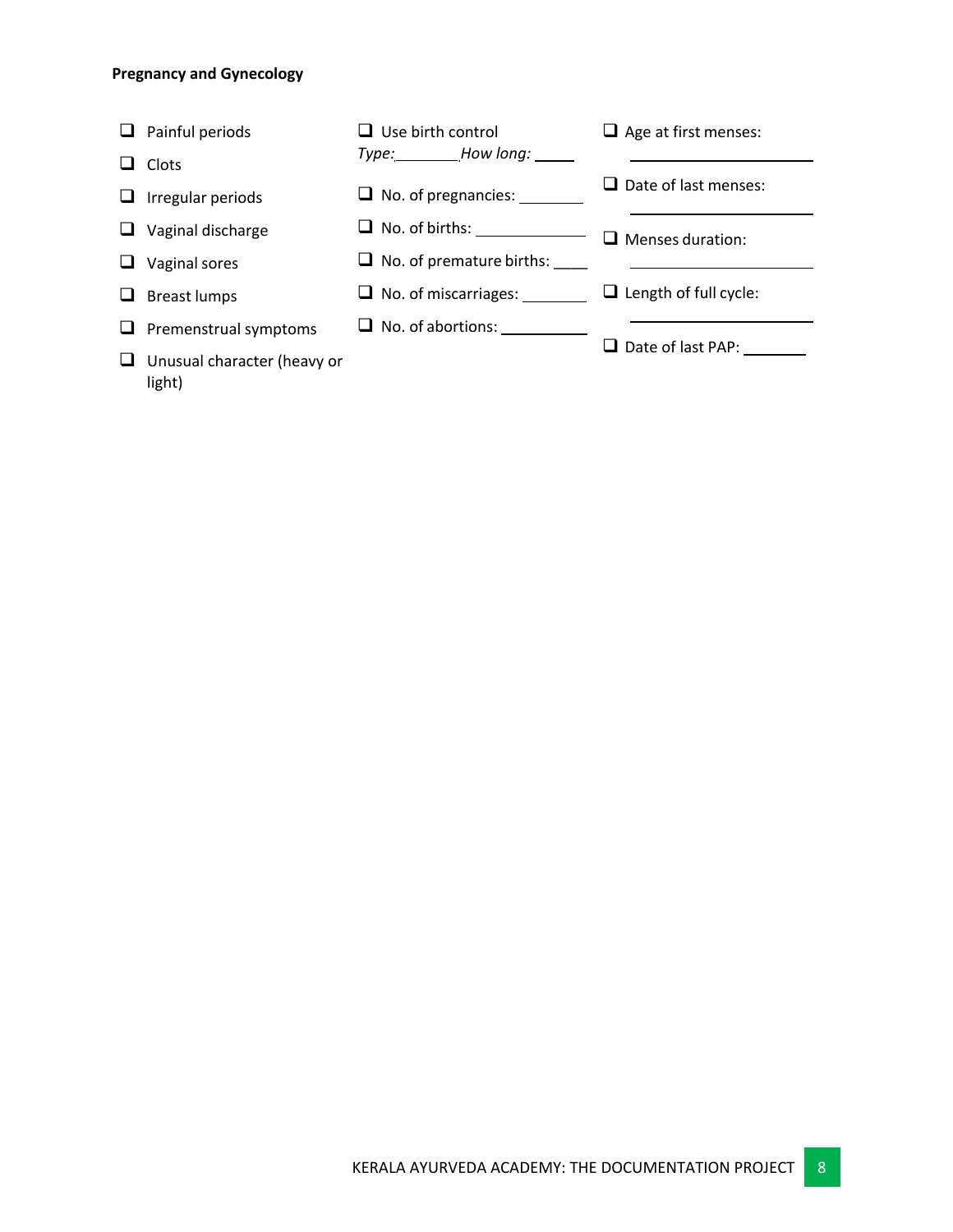

# **Kerala Ayurveda Academy & Wellness Center**

691 S. Milpitas Blvd, Suite 206 Milpitas, CA 95035 888 275-9103

## **HIPAA NOTICE OF PRIVACY PRACTICES**

Effective Date:

We keep medical records of the health care services we provide for you. You may ask to see and copy your records. You may ask to correct your records. **Your records will be kept confidential unless you give us written permission to release them or we are required to do so by law.**

We will ask you to sign a consent form allowing us to use and disclose your health information for purposes of consultations, payment and health technique operations in this office. You may see your records or get more information about them by contacting our office.

For more information about our privacy practices please inquire with us. By signing below, I acknowledge receipt of the Notice of Privacy Practices.

Signature of Rogi or Legal Representative **Date** Date

By checking this \_\_\_\_\_ I certify that typing my name is equivalent to my signature.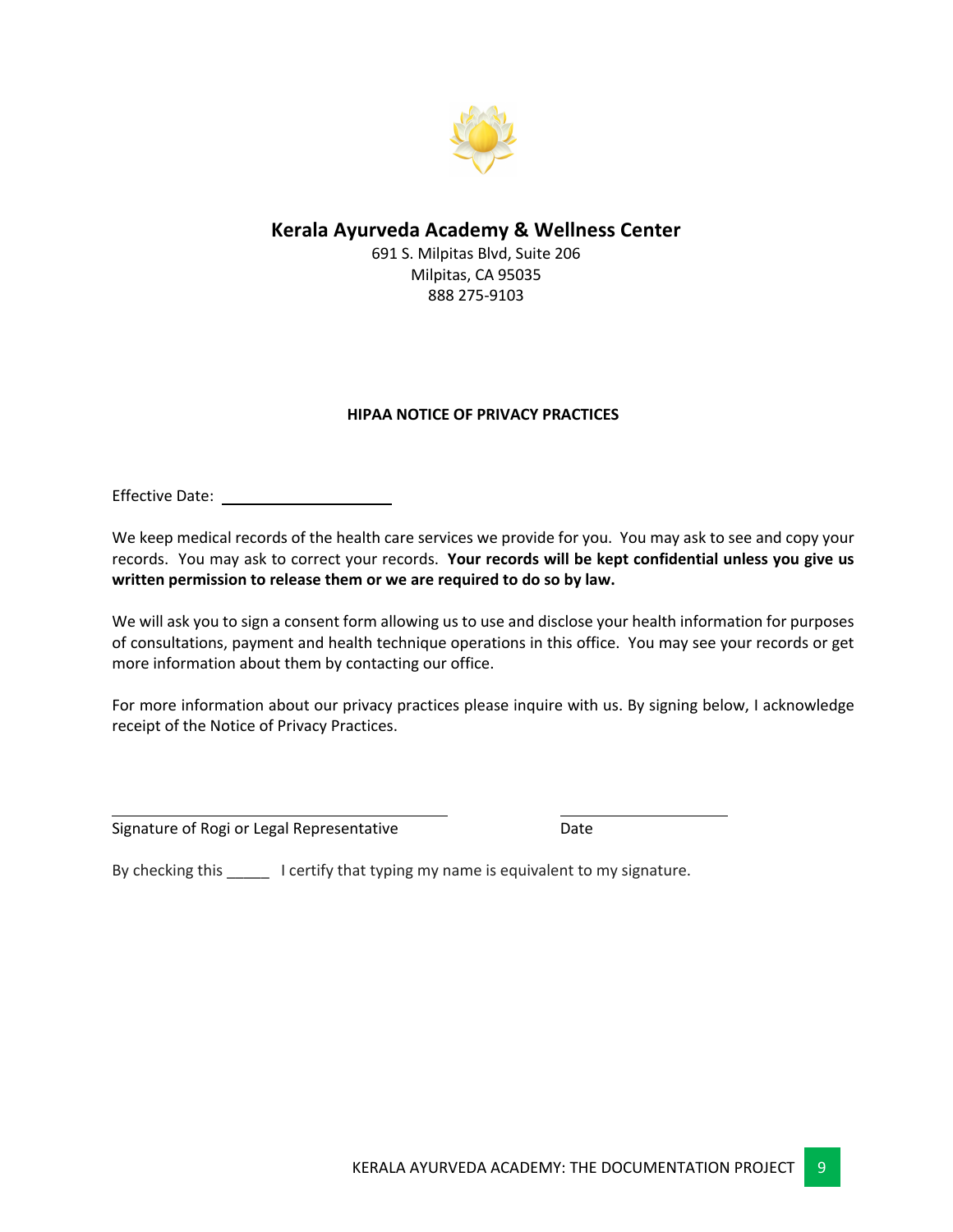

### **Kerala Ayurveda Academy & Wellness Center** 691 S. Milpitas Blvd, Suite 206 Milpitas, CA 95035 888 275-9103

Name: \_\_\_\_\_\_\_\_\_\_\_\_\_\_\_\_\_\_\_\_\_\_\_\_\_\_\_\_\_\_\_\_\_\_\_\_\_\_\_\_\_\_\_\_\_\_\_\_\_\_\_\_\_ Date: \_\_\_\_\_\_\_\_\_\_\_\_\_\_\_\_\_

Welcome to Kerala Ayurveda Academy and Wellness Center. As you know, we are practitioners, faculties, and interns of Ayurveda. We are not licensed physicians, nor are Ayurveda services licensed by the state. Ayurveda is the 5000-year-old Wisdom of Healthy living. It is a way of natural healing and emphasizes on Maintaining the harmony of Body-Mind- Spirit through diet, lifestyle, and natural herbs. In Ayurveda the emphasis is not n a disease but on maintaining the balance of individual Body Constitution, so Ayurvedic treatments are never one size fits all, but they are custom tailored for each individual need. We are primarily a training institution and the services the wellness center provide are for education purposes. As a training institution our practitioners, faculties, and interns of Ayurveda, will provide you with the following kinds of services:

- Body- Constitutional Analysis
- Diet and the Lifestyle Counseling
- Ayurvedic Body Techniques
- Yoga and Meditation Practices

Our method of treatment in Ayurveda is alternative or complementary to conventional medicine. If you ever have any concerns of your Ayurvedic practices, please feel free to discuss them with us. We recommend that you inform your medical doctor that you are receiving Ayurvedic advice.

I have read and understood the above disclosure about the Ayurvedic services offered by practitioners of Kerala Ayurveda and Wellness Center. I have disclosed with hem the nature of the services to be provided. I understand that the practitioners, faculties, and interns are not licensed physicians and the Ayurvedic services are not licensed by the state. I understand it is my responsibility to maintain a relationship for myself with a medical doctor.

\_\_\_\_\_\_\_\_\_\_\_\_\_\_\_\_\_\_\_\_\_\_\_\_\_\_\_\_\_\_\_\_\_\_\_\_\_\_\_\_\_\_\_\_ \_\_\_\_\_\_\_\_\_\_\_\_\_\_\_\_\_\_\_\_\_\_\_\_\_\_\_\_\_\_\_\_

Signature Date

By checking this **Land Exercity that typing my name is equivalent to my signature.**